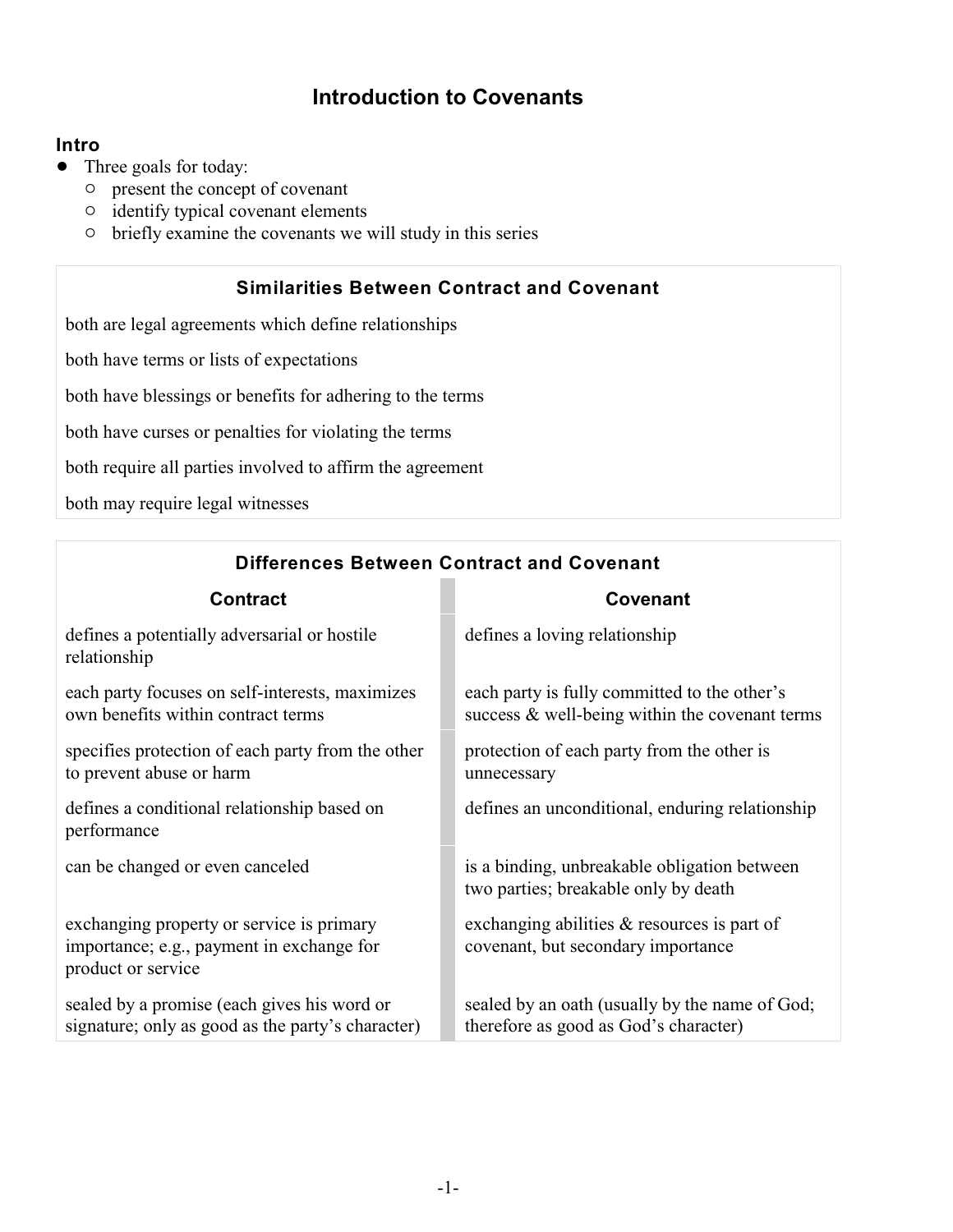- Our relationship with God is based on covenant
- Typical covenant elements
	- $\circ$  Oath or vow (seals & guarantees the covenant)
	- $\circ$  Terms (purpose, nature, scope of covenant)
	- $\circ$  Exchange coats (giving of self, shared identity)
	- $\circ$  Exchange belt & weapons (pledging strength, support, abilities & protection)
	- $\circ$  Exchange portion of names (shared identity  $\&$ authority)
	- $\circ$  Cut flesh, mix blood, fix permanent scar (sign of unity, proof of covenant)
	- $\circ$  Pronounce blessing for adhering to terms (includes revealing possessions)
	- $\circ$  Pronounce curse for violating covenant
	- $\circ$  Prepare meal, exchange food (care & provision)
	- $\circ$  Sacrifice animal, cut in half (death to self or individualism)
	- $\circ$  Include descendants
	- $\circ$  Set a memorial (visual reminder)
- Key words
	- " "covenant" in Old Testament: Hebrew, *berith*
	- " "covenant" in New Testament: Greek, *diatheke*

#### **God's Covenant with Adam & Eve**

- ! Hos 6:7, "Like Adam, they have broken the covenant."
- This is a unique covenant
	- " God made it with A&E **before sin affected them**

#### **God's Covenant with Noah**

- ! God initiated this covenant and specified all aspects of it **after the flood**
- $\bullet$  Gen 6:1-9 (background)

When men began to increase in number on the earth and daughters were born to them, the sons of God saw that the daughters of men were beautiful, and they married any of them they chose. Then the LORD said, "My Spirit will not contend with man forever, for he is mortal; his days will be a hundred and twenty years."

The Nephilim were on the earth in those days — and also afterward — when the sons of God went to the daughters of men and had children by them. They were the heroes of old, men of renown.

The LORD saw how great man's wickedness on the earth had become, and that every inclination of the thoughts of his heart was only evil all the time. The LORD was grieved that he had made man on the earth, and his heart was filled with pain. So the LORD said, "I will wipe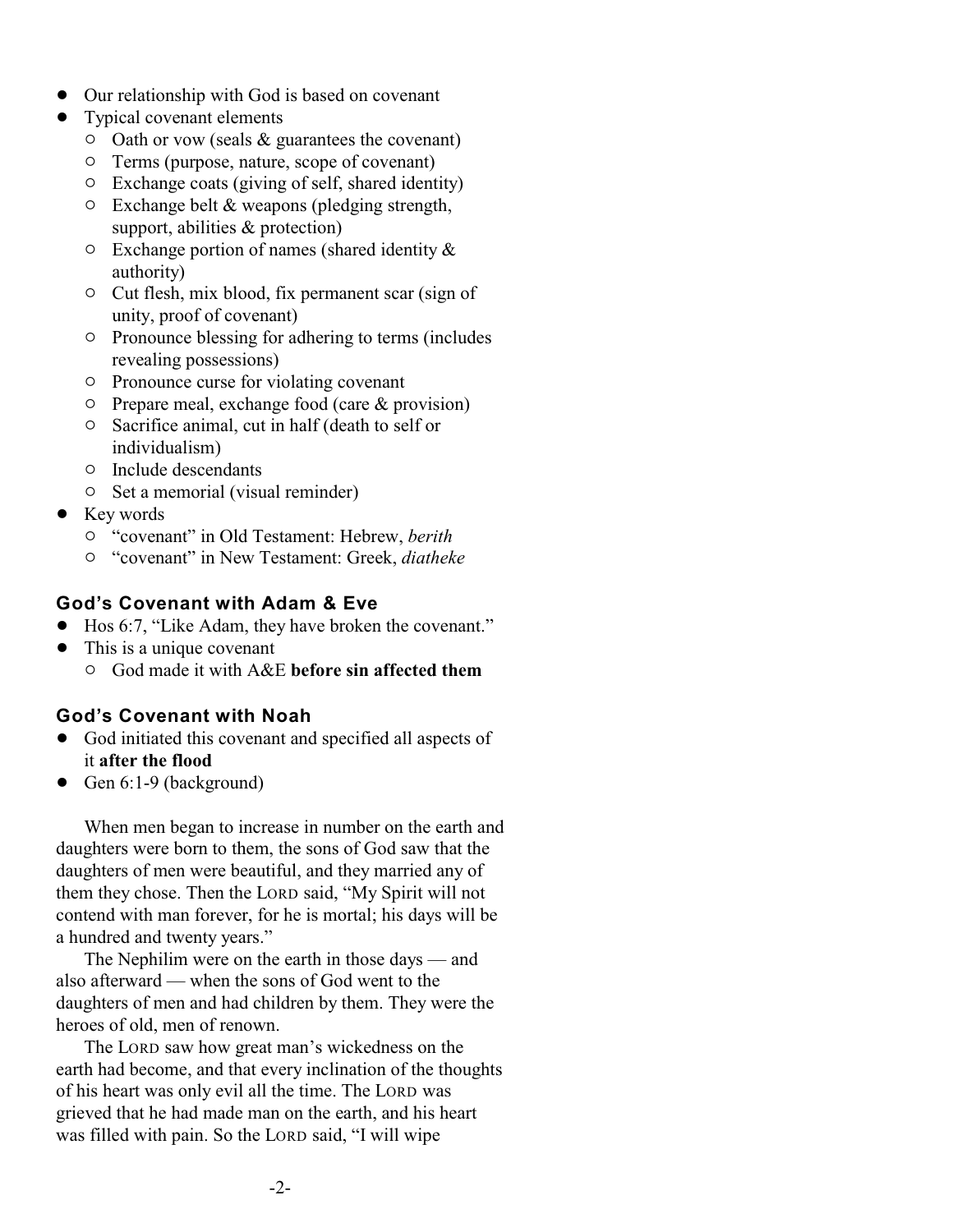mankind, whom I have created, from the face of the earth — men and animals, and creatures that move along the ground, and birds of the air — for I am grieved that I have made them." But Noah found favor in the eyes of the LORD.

This is the account of Noah.

Noah was a righteous man, blameless among the people of his time, and he walked with God.

- Why did God make covenant with Noah?
	- $\circ$  Noah found favor with the Lord: he was a righteous man, he was blameless, he walked with God
- Gen 6:17-18 (God speaking to Noah), "I am going to bring floodwaters on the earth to destroy all life under the heavens, every creature that has the breath of life in it. Everything on earth will perish. But I will establish my covenant with you, and you will enter the ark . . . ."

#### **God's Covenant with Abraham**

- Gen 15:18-21, "On that day the LORD made a covenant with Abram and said, 'To your descendants I give this land, from the river of Egypt to the great river, the Euphrates — the land of the Kenites, Kenizzites, Kadmonites, Hittites, Perizzites, Rephaites, Amorites, Canaanites, Girgashites and Jebusites.'"
	- <sup>o</sup> This covenant was virtually unconditional toward Abram
	- $\circ$  Eternal & irrevocable
- Why Abram?
	- $\circ$  Gen 18:19, "I have chosen him."
- ! Jas 2:23 states Abraham "was called God's friend."

#### **God's First Covenant with Israel**

- ! Ex 19:3-6 (after the Exodus from Egypt), "Then Moses went up to God, and the LORD called to him from the mountain and said, 'This is what you are to say to the house of Jacob and what you are to tell the people of Israel: "You yourselves have seen what I did to Egypt, and how I carried you on eagles' wings and brought you to myself. Now if you obey me fully and keep my covenant, then out of all nations you will be my treasured possession. Although the whole earth is mine, you will be for me a kingdom of priests and a holy nation." These are the words you are to speak to the Israelites."
- ! This is the covenant God made through Moses with Israel at Mt. Sinai, is the most detailed covenant in the Old Testament
- Books of Leviticus  $\&$  Numbers provide the details of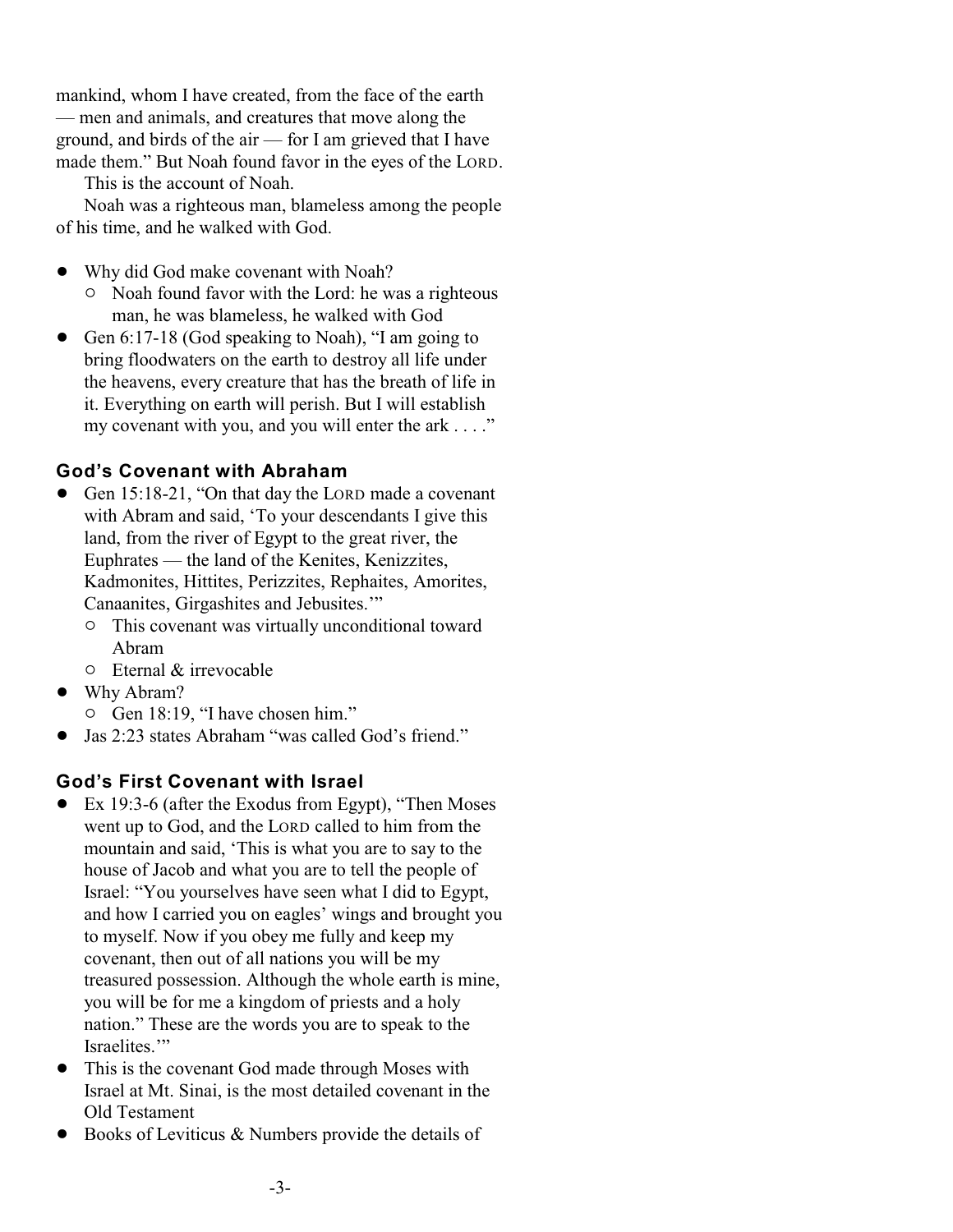the covenant

- why did God make covenant with Israel?
	- $\circ$  Israel was the nation descended from Abraham's grandson, Jacob
	- $\circ$  Deut 7:6, "For you are a people holy to the LORD your God. The LORD your God has chosen you out of all the peoples on the face of the earth to be his people, his treasured possession."

### **God's Second Covenant with Israel**

- Deut 29:1, "These are the terms of the covenant the LORD commanded Moses to make with the Israelites in Moab, in addition to the covenant he had made with them at [Mt. Sinai]."
- Why did God make this covenant?
	- $\circ$  for same reasons he made first covenant
	- $\circ$  this second covenant is described in Deuteronomy.
- Major difference from first covenant: this one gives laws for the land

#### **David and Jonathan's Covenant**

• 1 Sam 18:3-4, "And Jonathan made a covenant with David because he loved him as himself. Jonathan took off the robe he was wearing and gave it to David, along with his tunic, and even his sword, his bow and his belt."

#### **God's Covenant with David**

- ! Ps 89:3 "You said, 'I have made a covenant with my chosen one, I have sworn to David my servant . . . .'"
- ! 2 Sam 23:5 (David, near the end of his life), "Is not my house right with God? Has he not made with me an everlasting covenant, arranged and secured in every part?"
- Why did God make covenant with David?
	- $\circ$  David had a heart for God and would become the standard for all other kings of Israel
	- $\circ$  David was courageous, had integrity, set standards for worshiping God, wrote many of the psalms
- ! God's covenant with David is extraordinary!
	- $\circ$  Irrevocable

#### **God's Covenant with Christians**

- Lk 22:20 (the "Last Supper"), "In the same way, after the supper he took the cup, saying, 'This cup is the new covenant in my blood, which is poured out for you.'"
	- " "covenant" is Greek word *diatheke*: covenant, testament, will